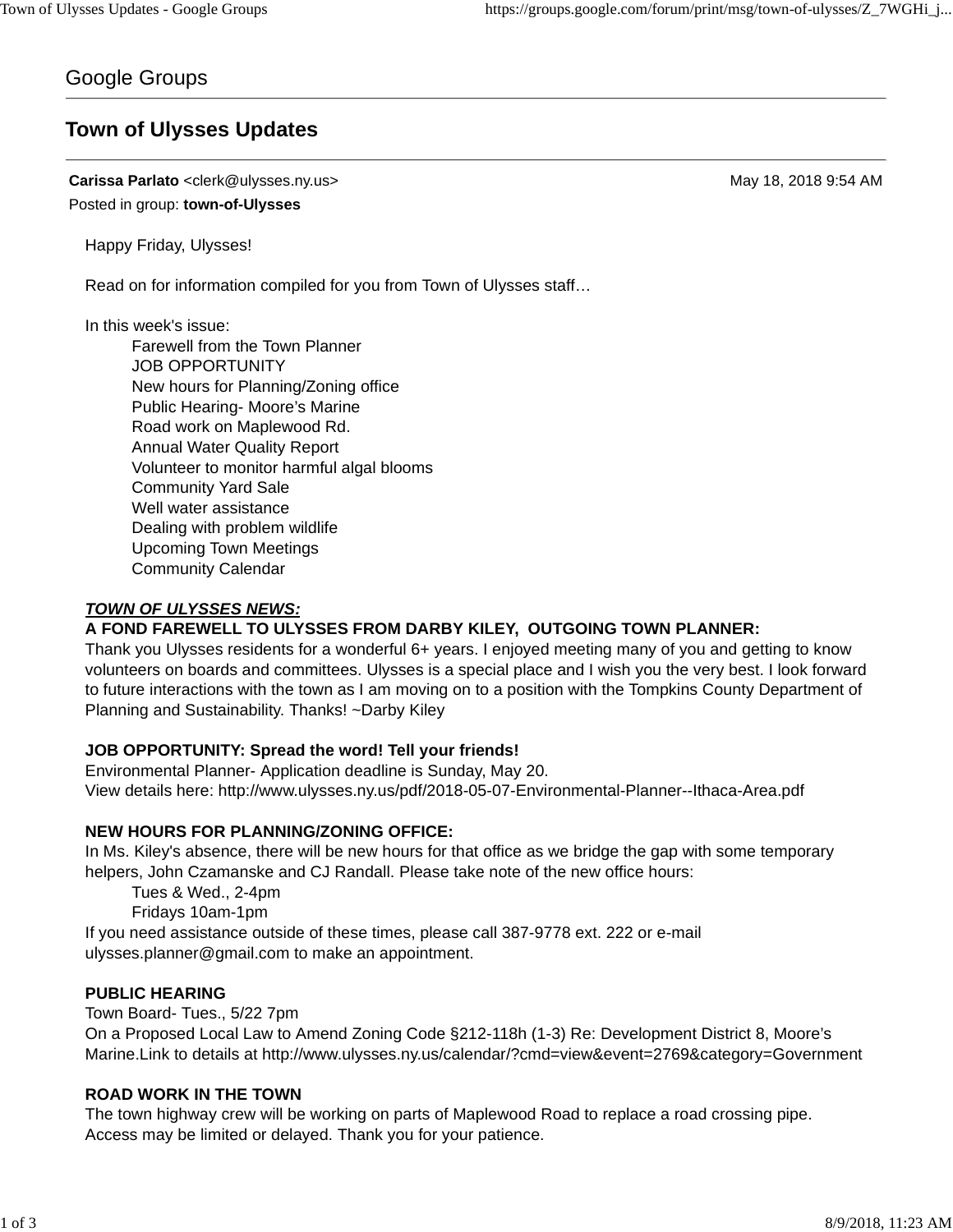Did you know that not all roads in the town belong to the town? In Ulysses, there are county and state roads as well as town roads. They are all maintained by their respective keepers. For details on which belongs to whom, view this map: http://www.tompkinscountyny.gov/files2/gis/maps/pdfs/CoHwyMaps /CoHwyMapColor.pdf.

## **ANNUAL WATER QUALITY REPORT (**For Ulysses Water District 3 users)

Ulysses Water District 3 residents receive water from Bolton Point, via the Town of Ithaca. Link here to view the annual water quality report: http://www.ulysses.ny.us/pdf/2018-AWQR-Final.pdf

## *TOWN AFFILIATES:*

#### **COMMUNITY SCIENCE INSTITUTE**

Volunteer to Monitor HABs (Harnful Algal Blooms)

The Cayuga Lake Watershed Network and Community Science Institute are offering a volunteer training to identify, collect and report HABs.

HABs pose a threat to Cayuga Lake. They can produce toxins that lead to sickness and even death in people and pets, and they have the potential to undermine Cayuga Lake as a source of drinking water and a desirable place to live or spend a vacation. As a "HABs Harrier", you would play a key role in tracking, understanding, and ultimately managing this emerging threat in our region.

Lakeshore homeowners, boaters and anglers are specifically encouraged to attend a 2 hour training in June. For more information, location and dates email info@communityscience.org or programs@cayugalake.org.

#### *VILLAGE OF TRUMANSBURG:*

Community Yard Sale- Sat., 5/19 at 8am. Link to other Village information here: http://trumansburg-ny.gov/

## *TOMPKINS COUNTY:*

## **Well Water Assistance Available to Tompkins Residents**

The Water Well Trust, based in North Carolina, is a non-profit organization dedicated to ensuring that people have access to safe drinking water. Tompkins County is included in the current project area of the Water Well Trust. Residents in need of a new well or rehabilitation of an existing well are encouraged to apply for low-interest loans through the Water Well Trust.

The Water Well Trust is currently accepting applications from Tompkins County until September 30, 2018. More information and the application can be found here: https://www.waterwelltrust.org/how-to-apply/. Priority is given to households where health risks are imminent, to those with minorities, elderly, children, or disabled persons, including disabled veterans. Additionally, the resident must own the home and property.

Visit us on line at www.tompkinscounty.gov/health. Follow us on Facebook at https://www.facebook.com /TompkinsPublicHealth/.

## *NEW YORK STATE:*

## **Dealing with Problem Wildlife**

Encounters with wildlife have become more numerous as a result of urban growth into animals' natural habitat. Seeing animals in the woods can be fun, but having a skunk under the porch or a woodchuck digging up your yard is not. DEC has information available on its website to help landowners find out how to prevent and control wildlife conflicts. There, you will find nuisance wildlife information including:

Tips to reduce conflicts with wildlife Finding a licensed Nuisance Wildlife Control Operator near you